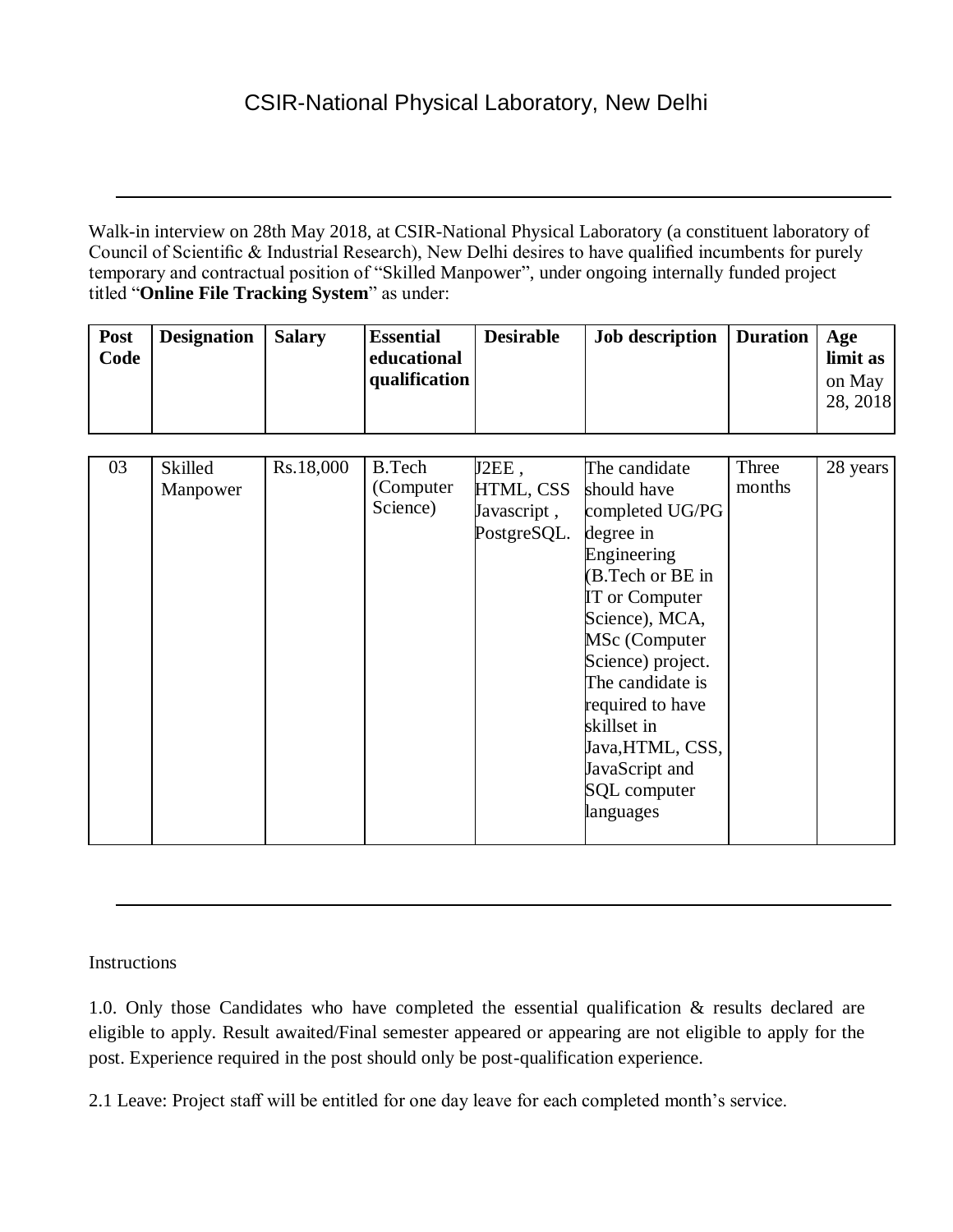2.2 Reservation: As regarding reservation, if all things are equal, SC/ST/OBC candidates may be given preference over General candidates so as to ensure their representation.

2.3 Other benefits: Project Staff will be provided dispensary facility, if available. Project Staff engaged as temporary project manpower shall be covered under group medical insurance scheme offered by insurance companies and expenditure shall be debited from the project staff.

2.4 There would be no component of increment etc. for Project staff and the consolidated remuneration to be paid to Project staff may be called "Stipend".

3.1 Mode of Selection: The candidates will be shortlisted for interview by a duly constituted Screening Committee. Only the short-listed candidates will be interviewed by Selection Committee.

3.2 In case the final certificates reflect CGPA, GPA, etc., in that case the candidate should convert the same into equivalent percentage as per the approved formula of the university in the application and a copy of such conversion formula must be attached along with the application.

3.3 Relaxation of age for SC/ST/ OBC /PWD /Women: Age limit for Project staff shall be as advertised with five years relaxation for statutory groups and women.

Eligible candidates may appear together with downloaded application form duly filled-up, for "Floating (Walk-in) Interview" on May 28, 2018 for the above post code between 09.00 AM to 10.00 AM (candidate will not be entertained after 10.00 AM under any circumstance) in the main auditorium of the laboratory, with complete application giving the full details inclusive of marks starting from secondary examination onwards along with latest passport size photo-graph, original and self-attested copies of all certificates/ testimonials. Candidates belonging to SC/ST/OBC/PWD should bring copies of certificates in the proper format issued by the appropriate authority as per the latest instructions issued on the subject. No TA will be paid to the candidates for appearing in the interview.

Note: Candidate should go through the advertisement carefully for their suitability in the area.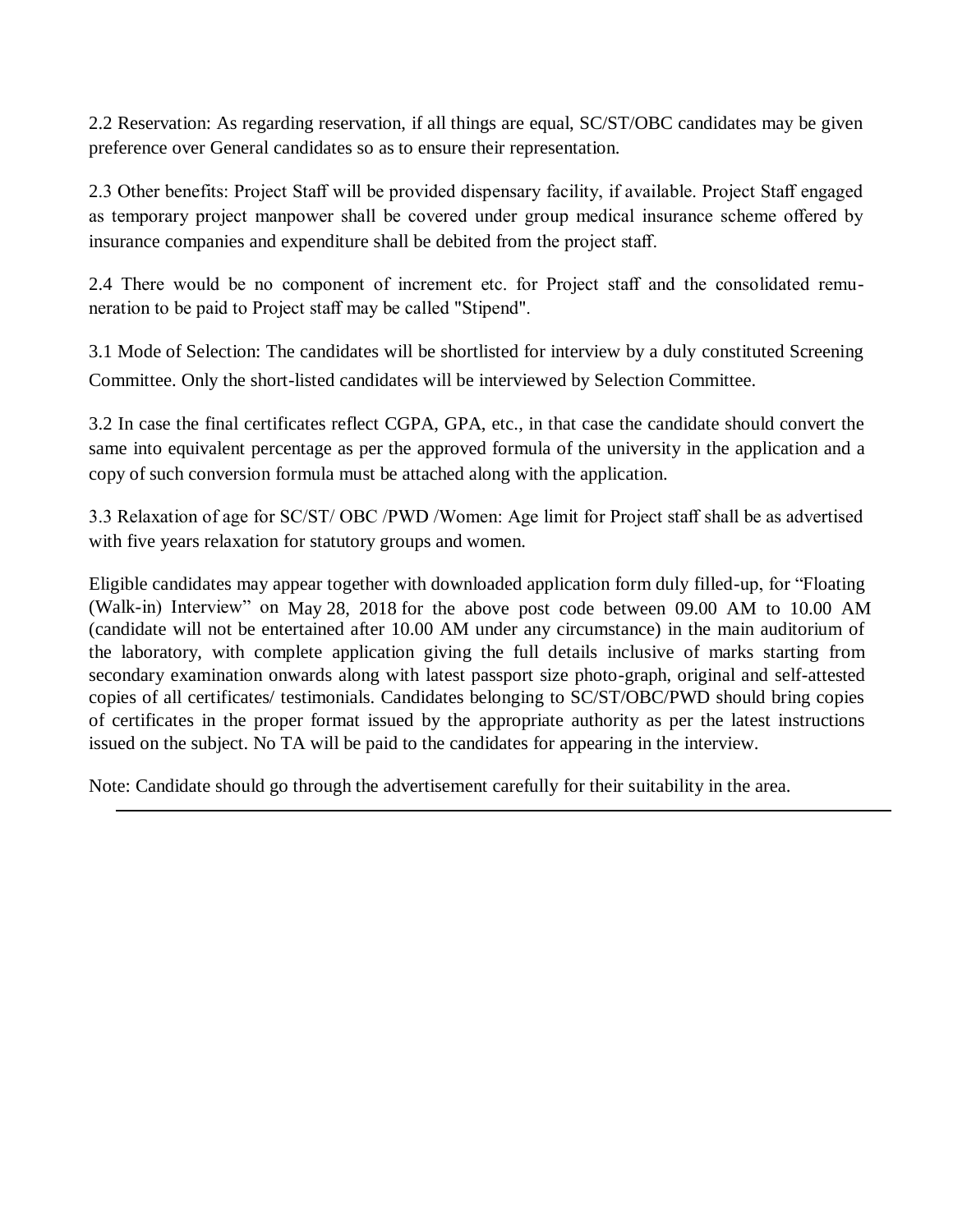

राष्ट्रीय भौतिक प्रयोगशाला<br>NATIONAL PHYSICAL LABORATORY NATIONAL PHTSICAL LABORATORY<br>(दो एवं औे अनु परिषद)<br>(Council of Scientific & Industrial Research)<br>डा़के.एस.कृष्णन् मार्ग, नई दिल्ली 110012<br>Dr. K.S. Krishnan Marg, New Delhi – 110012



अपना स्वहस्ताक्षरित नवीनतम फोटो चिपकायें । Paste your self attested recent photograph

## फ्लोटिंग (वॉक-इन) साक्षात्कार (इन्टरव्यू)/Floating (Walk-in) Interview :

| 1.  | परियोजना का नाम                                                                                                                                                                                                                                                  |                                                                                                 |            |          |
|-----|------------------------------------------------------------------------------------------------------------------------------------------------------------------------------------------------------------------------------------------------------------------|-------------------------------------------------------------------------------------------------|------------|----------|
| 2.  | Name of the Project<br>पद का नाम                                                                                                                                                                                                                                 |                                                                                                 |            |          |
|     | Name of the Post                                                                                                                                                                                                                                                 |                                                                                                 |            |          |
| 3.  | अभ्यार्थी का नाम                                                                                                                                                                                                                                                 |                                                                                                 |            |          |
|     | Name of candidate                                                                                                                                                                                                                                                |                                                                                                 |            |          |
| 4.  | पिता/पति का नाम<br>Father's/Husband's Name                                                                                                                                                                                                                       |                                                                                                 |            |          |
| 5.  | जन्म तिथि<br>Date of Birth                                                                                                                                                                                                                                       |                                                                                                 |            |          |
| 6.  | साक्षात्कार की तिथि को आयु<br>Age as on date of<br>interview                                                                                                                                                                                                     | वर्ष Years                                                                                      | माह Months | दिन Days |
| 7а. | पत्राचार का पता<br>Correspondence address                                                                                                                                                                                                                        |                                                                                                 |            |          |
| 7b. | स्थायी पता<br>Permanent address                                                                                                                                                                                                                                  |                                                                                                 |            |          |
| 8.  | ई–मेल<br>E-mail                                                                                                                                                                                                                                                  |                                                                                                 |            |          |
| 9.  | टेलीफोन/मोबाईल नं0<br>Telephone /Mobile number                                                                                                                                                                                                                   |                                                                                                 |            |          |
| 10. | श्रेणी                                                                                                                                                                                                                                                           | सामान्य General                                                                                 |            |          |
|     | Category                                                                                                                                                                                                                                                         | अनुसूचित जाति Schedule Caste                                                                    |            |          |
|     | आरक्षित है, हॉ / नहीं (<br>$\lambda$                                                                                                                                                                                                                             | अनुसूचित जनजाति Schedule Tribe                                                                  |            |          |
|     | Reserved, Yes/No (                                                                                                                                                                                                                                               | अन्य पिछड़ा वर्ग Other Backward Class                                                           |            |          |
|     |                                                                                                                                                                                                                                                                  | अन्य Others                                                                                     |            |          |
|     | (यदि आरक्षित है तो दस्तावेजों के संलग्न की पृष्ठ संख्या )<br>(If reserved, page no. of enclosed certificate )                                                                                                                                                    |                                                                                                 |            |          |
| 11. | यदि सी.एस.आई.आर-एन.पी.एल/<br>सी.एस.आई.आर. और इसकी<br>प्रयोगथाला/संस्थान में आपका कोई<br>संबंधी कार्यरत है तो उसका ब्यौरा<br>दें ।<br>Do you have any blood<br>relative working in CSIR-<br>NPL/CSIR or its Lab./Instt.<br>हाँ<br>नहीं<br><b>YES</b><br><b>NO</b> | यदि हॉ<br>If, Yes<br>Name Relation<br>Designation<br>.<br>Name and address of the Institute/Lab |            |          |